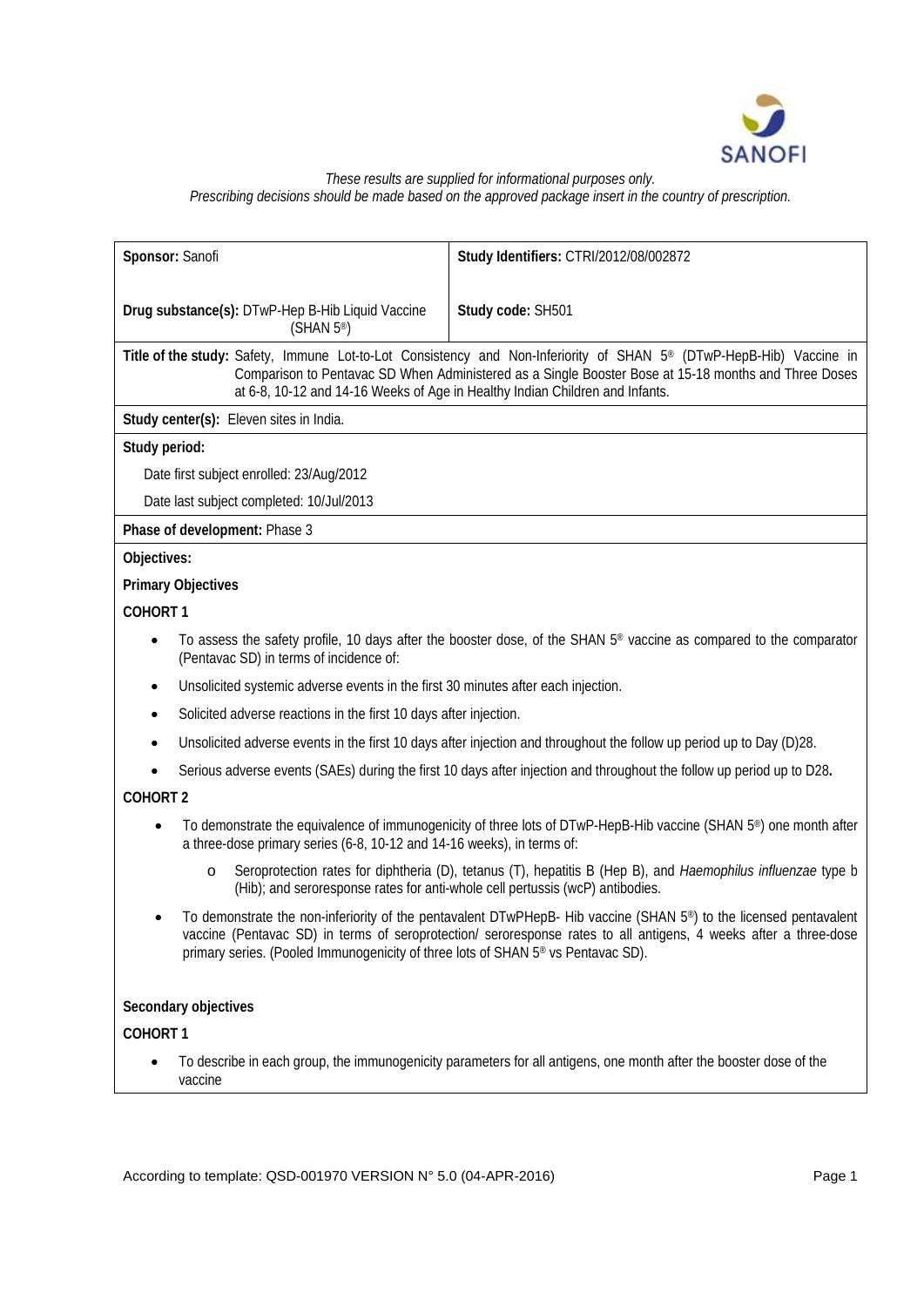

# **COHORT 2**

- To describe in each group, including Pentavac SD, the immunogenicity parameters for all antigens, one month after the third dose of the primary series
	- o Seroprotection rates for D, T, Hep B, and Hib; and seroresponse rates for anti-purified pertussis (PT) and wcP antibodies.

• To assess the safety profile in each group, one month after each dose of the primary series and for the overall primary series

• To assess the safety profile in each group, 6 months after the primary series.

The safety profile in each group, including Pentavac SD group, was assessed in terms of incidence of:

- Unsolicited systemic adverse events in the first 30 minutes after each injection.
- Solicited adverse reactions in the first 7 days after each injection.
- Unsolicited adverse events in the first 28 days after each injection.
- SAEs during the trial (including the 6-month follow-up period).

### **Methodology:**

Multi-center, randomized, single blinded study in 15 children (15-18 months old) followed up for safety and tolerability for 28 days following single booster dose (Cohort 1) and 1085 infants followed up for immunogenicity for 28 days and safety for six months following three doses of the vaccine administered at 6-8, 10-12 and 14-16 weeks of age (Cohort 2), using Pentavac SD as control vaccine. Two-arm trial in cohort 1 and a Four- arm trial of which three lots are from SHAN 5® vaccine in three arm and one arm receiving Pentavac SD in Cohort 2. This study report presents safety and immunogenicity data up to 28 days post dose 3.

| Number of subjects:                   | Planned: 1100       |  |
|---------------------------------------|---------------------|--|
|                                       | Randomized: 1085    |  |
|                                       | Treated: 1085       |  |
| Evaluated:                            |                     |  |
|                                       | Immunogenicity: 954 |  |
|                                       | Safety: 1085        |  |
| Diagnosis and criteria for inclusion: |                     |  |

### **COHORT 1**

1. Children between the ages of 15-18 months whose parents/Legally Acceptable Rerpresentative is willing to give written informed consent prior to the study inclusion.

2. Children with good general health as determined by: Medical history, Physical examination and Clinical judgment of the investigator

3. Children who have completed primary immunization series of diphtheria, tetanus, pertussis by virtue of previous immunization and have not received the booster dose scheduled at 15-18 months of age.

4. Children who require a dose of Hepatitis B as per National Immunization schedule/Indian Association of Pediatrics (IAP) recommendation because of one of the following reasons:

i) Has not received any dose of Hepatitis B or

ii) Have not completed primary vaccination against Hepatitis B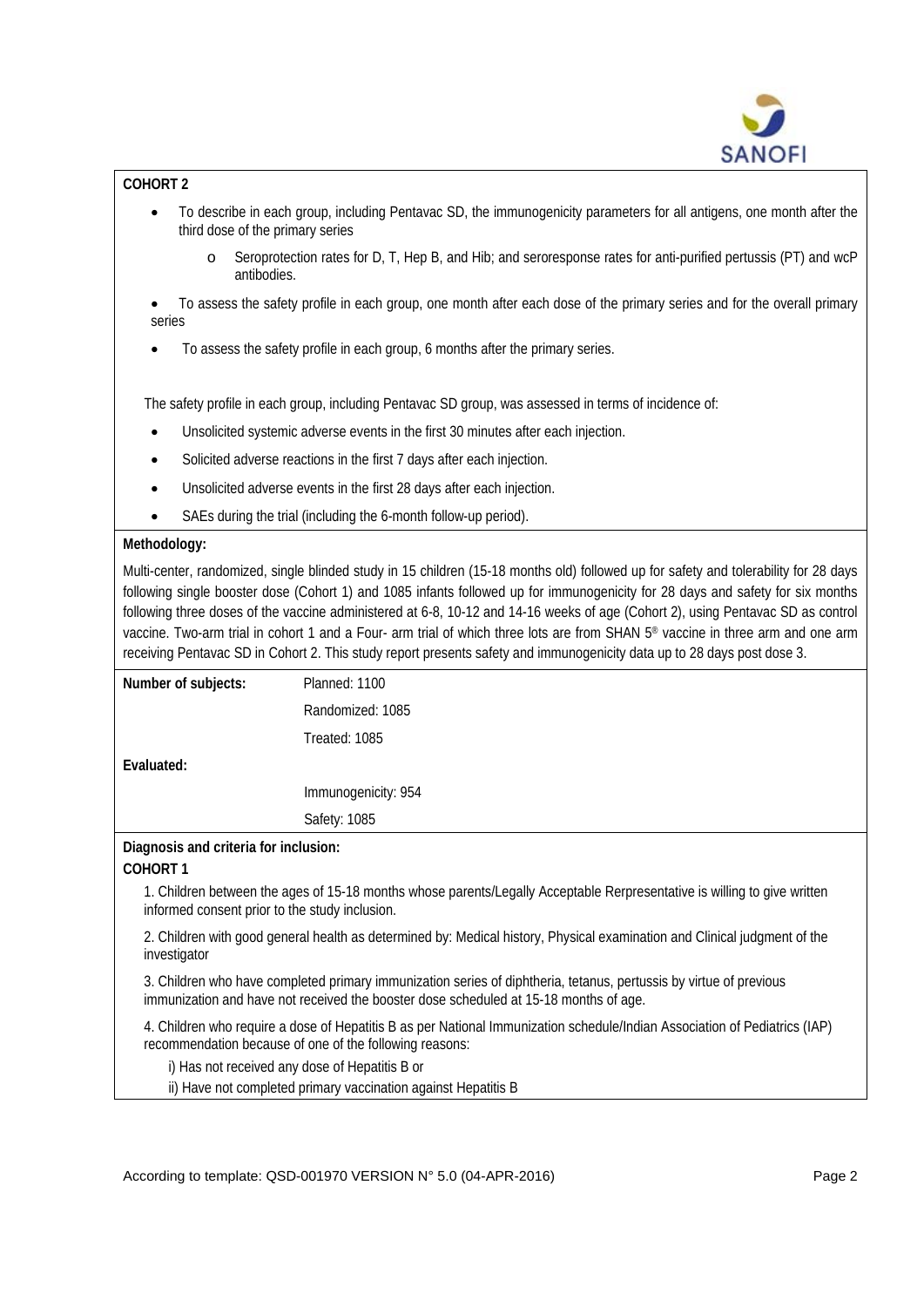

5. Children who require a dose of Haemophilus influenzae type b as per National Immunization schedule/IAP recommendation because of one of the following reasons:

i) Has not received any dose of Hib or

- ii) Completed primary vaccination against Hib but not received the booster dose.
- 6. Judged to be able to attend all scheduled study visits and to comply with study procedures.

# **COHORT 2**

- 1. Infants between 6-8 weeks of age on the day of inclusion
- 2. Born at full term of pregnancy ( $\geq$  37 weeks) with a birth weight  $\geq$  2.5 kg.
- 3. Informed consent form signed by one or both parents or by the legally acceptable representative as per local requirements
- 4. Able to attend all scheduled visits and to comply with all trial procedures

## **Exclusion Criteria**

- 1. Participation in another clinical trial in the 4 weeks preceding the first trial vaccination
- 2. Planned participation in another clinical trial during the present trial period

3. Known or suspected congenital or acquired immunodeficiency, immunosuppressive therapy, or long-term systemic corticosteroids therapy (prednisone or equivalent at ≥ 0.5 mg/kg/day) for more than 2 consecutive weeks within the past 2 months)

4. Known systemic hypersensitivity to any of the vaccine components or history of a life-threatening reaction to the trial vaccine or a vaccine containing the same substances. (The list of vaccines components is included in the investigator's brochure)

5. Chronic illness at a stage that could interfere with trial conduct or completion, in the opinion of the Investigator (Chronic illness may include, but is not limited to, haematological, hepatic, renal, cardiac or respiratory disease or autoimmune disorders, diabetes, atopic conditions, congenital defects, convulsions, or encephalopathy etc.)

6. Blood or blood-derived products received in the past (since birth) or current or planned administration during the trial (including immunoglobulins) that might interfere with the assessment of the immune response.

7. Any vaccination before trial vaccination except oral poliovirus vaccine (OPV), HepB and Bacille Calmette-Guérin (BCG) given at birth. (Cohort 2 only)

8. Any planned vaccination until one month after the last trial vaccination except;

- i) OPV (For both the Cohorts)
- ii) BCG if not given at birth (Cohort 2 only).

9. Documented history of pertussis, tetanus, diphtheria, poliomyelitis, Haemophilus influenzae type b or Hepatitis B infection(s) (confirmed either clinically, serologically or microbiologically)

10. Previous vaccination against pertussis, tetanus, diphtheria or Haemophilus influenzae type b infections (Cohort 2 only)

11. Known personal or maternal history of HIV, Hepatitis B (hepatitis B surface antigen) or Hepatitis C seropositivity.

12. Known coagulopathy, thrombocytopenia or a bleeding disorder preceding inclusion contraindicating intramuscular vaccination

13. History of seizures

14. Febrile illness (temperature ≥38.0°C) or moderate or severe acute illness/infection on the day of inclusion, according to the Investigator judgment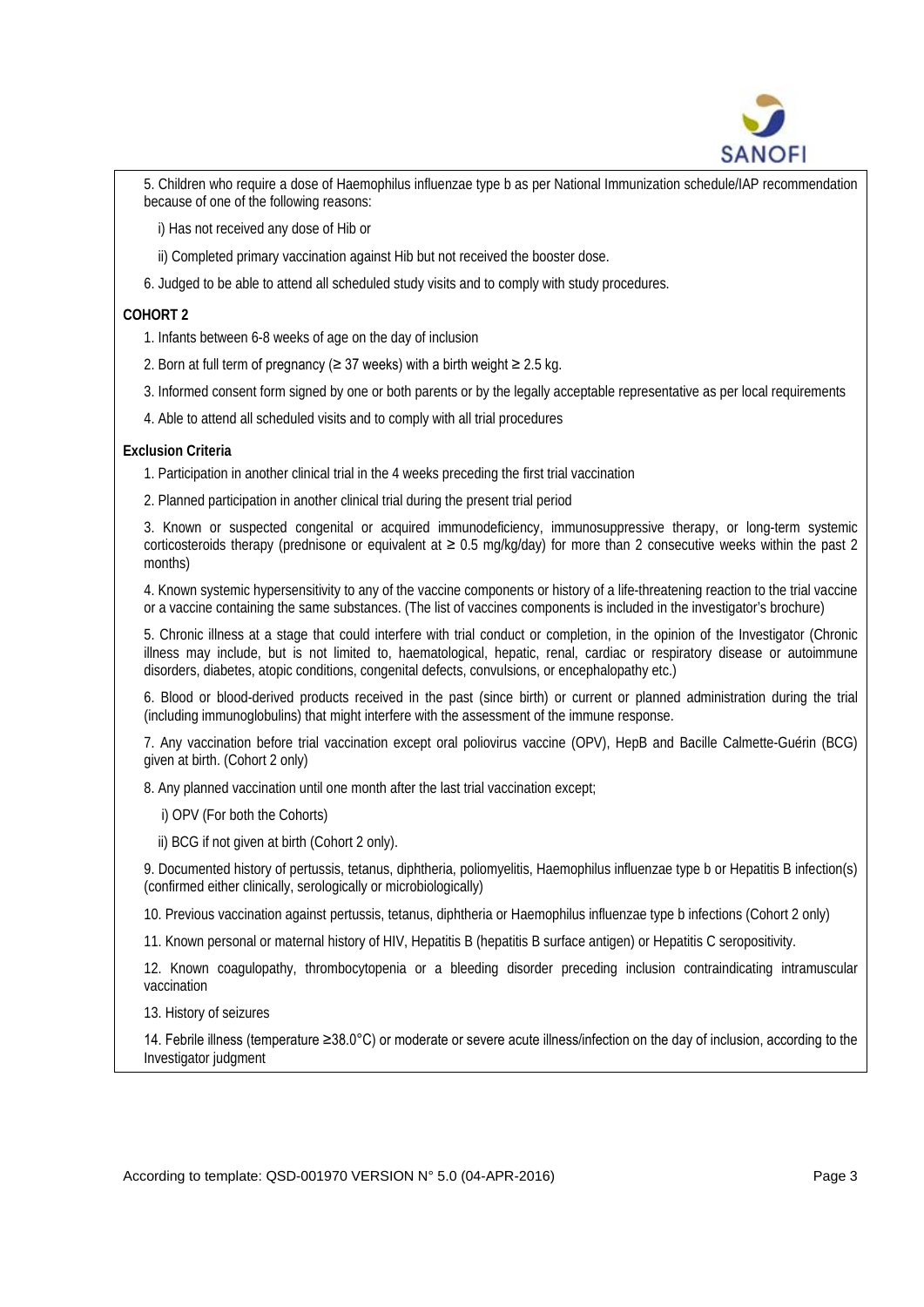

**Study treatments**

**Investigational medicinal product:** DTwP-HepB-Hib combined vaccine SHAN 5®

Formulation: Liquid sterile suspension, supplied in a 0.5 mL single dose vial

Route of administration: Intramuscular injection into the anterolateral area of the thigh

Dose regimen: Single booster dose at age 15 to 18 months or 3 doses of the vaccine each administered at 6-8, 10-12 and 14- 16 weeks of age

**Non-investigational medicinal product:** Pentavac SD™ (DTwP-Hep B-Hib combined vaccine

Formulation: Liquid sterile suspension, supplied in a 0.5 mL single dose vial

Route(s) of administration: Intramuscular injection into the anterolateral area of the thigh

Dose regimen: Single booster dose at age 15 to 18 months or 3 doses of the vaccine each administered at 6-8, 10-12 and 14- 16 weeks of age

**Duration of treatment:**

**COHORT 1:** 4 weeks

**COHORT 2:** 32 weeks

**Duration of observation:**

30 minutes following each vaccine administration.

# **Criteria for evaluation:**

**Safety:** 

# **COHORT 1:**

The primary endpoints for the safety evaluation were:

- The occurrence, nature (Medical Dictionary for Regulatory Activities [MedDRA] preferred term), duration, intensity, and relationship to vaccination for any unsolicited systemic adverse events reported in the 30 minutes after vaccination.
- The occurrence, time to onset, number of days of occurrence, and severity of the following solicited (terms pre-listed in the Case Report Form [CRF]) injection site reactions between D0 and D10 after vaccination:
	- o Injection site tenderness
	- o Injection site erythema
	- o Injection site swelling
- The occurrence, time to onset, number of days of occurrence, and severity of the following solicited systemic reactions between D0 and D10 after vaccination:
	- o Fever
	- o Vomiting
	- o Crying abnormal
	- o Drowsiness
	- o Appetite lost
	- o Irritability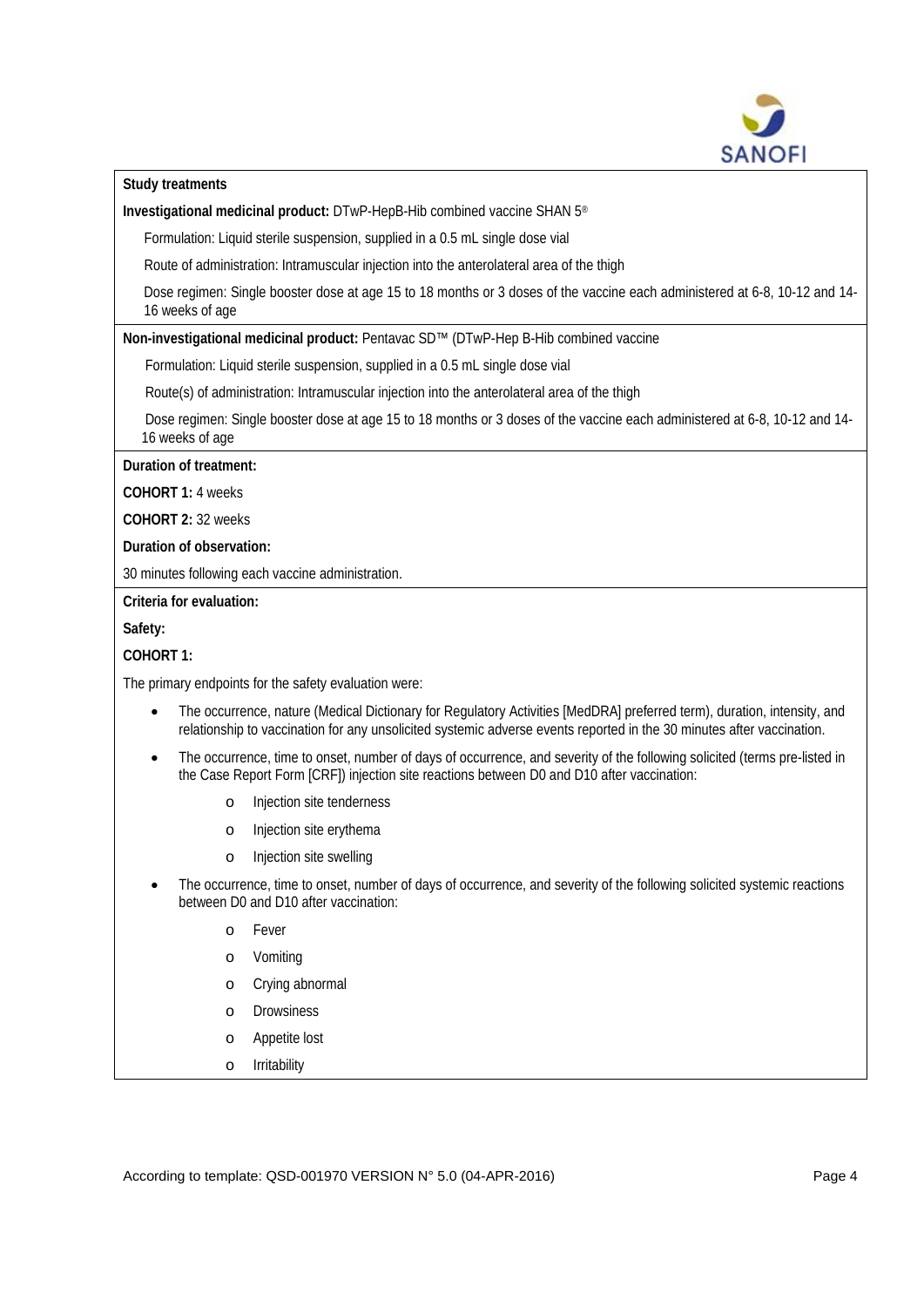

- The occurrence, nature (MedDRA preferred term), time to onset, duration, severity, and relationship to vaccination of unsolicited adverse events between D0 and D10 and throughout the follow up period, up to D28 after each vaccination.
- The occurrence, nature, relationship to vaccination and seriousness criterion of any SAEs occurring throughout the follow up period, up to D28.

# **COHORT 2**

The following serological endpoints were assessed one month after the third dose of the primary series (V04, D84) for the lot-to-lot consistency and non-inferiority analyses:

Seroprotection rates for D, T, Hep B, and Hib with the following endpoints:

- Anti-D and anti-T Antibody titers ≥0.01 IU/mL
- Anti-HBs Antibody titers ≥10 mIU/mL

Anti-Polyribosyl Ribitol Phosphate (PRP) Antibody titers ≥ 0.15 μg/mL

Seroresponse rates for pertussis antigen (Anti-wcP antibody titers)

- In initially seropositive subjects, a post vaccination titer more than or equal to the pre-vaccination titer were considered seroresponse.
- In case of initial seronegative subjects, the response was considered according to assay cut-off (i.e. >11 Novatec Unit [NTU])

## **Immunogenicity:**

Endpoints for the immune response (descriptive):

- Antibody titers above a cut-off for each valence at Visit (V)01(Cohort 1 and 2)
	- o Anti wcP antibody titers in positive range as per assay cut-off (i.e. > 11 NTU)
		- o Anti-PRP antibody  $\geq 0.15$  µg/mL &  $\geq 1.0$  µg/mL
		- o Anti-HBs antibody titers ≥ 10 mIU/mL & ≥ 100 mIU/mL
		- o Anti-D antibody titers ≥ 0.01 IU/mL and ≥ 1.0 IU/mL
		- o Anti-T antibody titers ≥ 0.01 IU/mL and ≥ 1.0 IU/mL
		- o Anti-PT antibody titers ≥ 45 IU/mL
			- Antibody titers above a cut-off for each valence at V04 (for Cohort 2) and V03 (for Cohort 1):
		- o Anti wcP antibody titers in positive range as per assay cut-off (i.e. > 11 NTU)
		- o Anti-PRP antibody titers ≥ 0.15 μg/mL & ≥1.0 μg/mL
		- o Anti-HBs antibody titers ≥ 10 mIU/mL & ≥100 mIU/mL
		- o Anti-D antibody titers ≥ 0.01 IU/mL and ≥ 1.0 IU/mL
		- o Anti-T antibody titers ≥ 0.01 IU/mL and ≥ 1.0 IU/mL
		-
		- o Anti-PT antibody titers ≥ 45 IU/mL Anti-PT antibody titer ratio V03/V01 (Cohort 1) and V04/V01 (Cohort 2)

### **Safety: (Cohort 2)**

The secondary endpoints for the safety evaluation were:

- The occurrence, nature (MedDRA preferred term), duration, intensity, and relationship to vaccination for any unsolicited systemic adverse events reported in the 30 minutes after each vaccination.
- The occurrence, time to onset, number of days of occurrence, and severity of the following solicited (terms pre-listed in the CRF) injection site reactions between D0 and D7 after each vaccination:
	- o Injection site tenderness<br>o Injection site erythema
	- o Injection site erythema<br>o Injection site swelling
	- Injection site swelling
- The occurrence, time to onset, number of days of occurrence, and severity of the following solicited systemic reactions between D0 and D7 after each vaccination: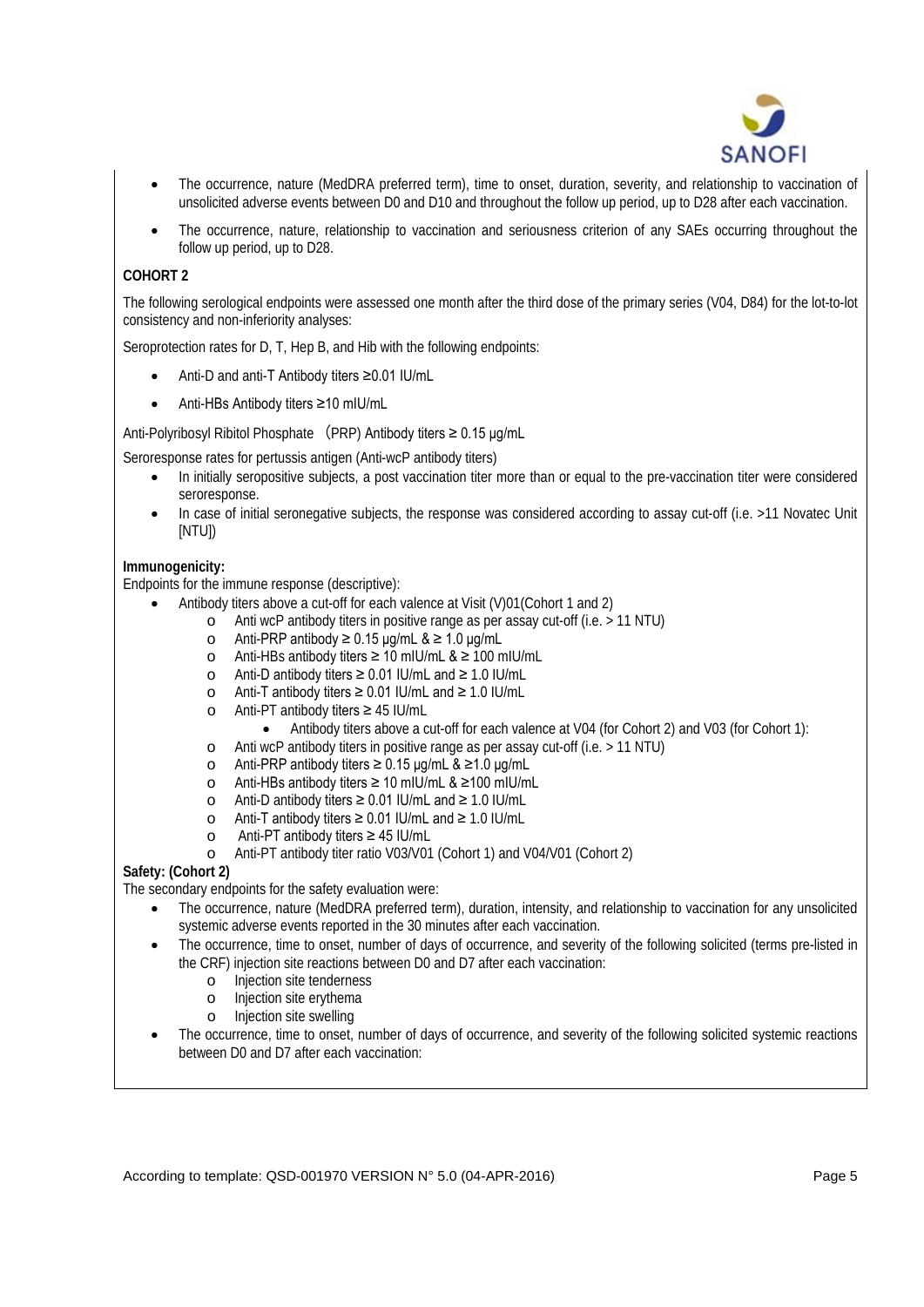

- o Fever<br>o Vomit
- o Vomiting<br>o Crving at
- Crying abnormal
- o Drowsiness
- o Appetite lost<br>o Irritability
- Irritability
- The occurrence, nature (MedDRA [Medical Dictionary for Regulatory Activities] preferred term), time to onset, duration, severity, and relationship to vaccination of unsolicited adverse events between D0 and D28 after each vaccination.
- The occurrence, nature, relationship to vaccination and seriousness criterion of any SAE occurring throughout the trial, up to V05 in Cohort 2 (six months post third dose).

### **Statistical methods:**

Primary objectives of Cohort 2

Lot-to-lot consistency analysis:

- Three paired equivalence tests on seroprotection/seroresponse rates according to the valence, one month after the third dose of DTwP-HepB-Hib Vaccine (SHAN 5®)
- The statistical methodology was based on the use of the two-sided 95% confidence interval (CI) of the differences of the seroprotection/seroresponse rates between the pairs of lots for all antigens

Non-inferiority analysis:

• The differences in seroprotection/seroresponse rates according to the valence between the DTwP-HepB-Hib Vaccine (SHAN 5®) pooled lots and Pentavac SD (comparator) were calculated based on the demonstration of lot-to-lot consistency. The relevant limit for non-inferiority was (−10%) for D, T, wcP, Hep B, and PRP antigens. The statistical methodology was based on the lower bound of the two-sided 95% CI of the difference of the seroprotection/seroresponse rates.

# **Primary Analysis (Cohort 2)**

# *Consistency*

# *Hypothesis for Consistency of Seroprotection/Seroresponse*

An equivalence testing approach was used to test seroprotection (D, T, Hep B and Hib) and seroresponse (wcP), one month after the third injection between each pair of lots (i, k) for each valence 'j' on the following hypotheses:

$$
H_0^{i k j}: |P_i^{j} - P_k^{j}| \ge \delta
$$
  

$$
H_0^{i k j}: |P_i^{j} - P_k^{j}| < \delta
$$

with

- δ equivalence limit is set at 10% for each valence

- i, k in {1,2,3}= number of lot, i δk

- j valence in {D, T, Hep B, PRP, wcP}

The statistical methodology was based on the use of the two-sided 95% CI of the differences between two pairs of lots of the seroprotection/seroresponse rates.

Individual equivalence hypothesis was considered to be demonstrated if the 95% CI falls entirely within the  $($ -δ, δ) equivalence interval.

The 95% CI for differences was calculated using Wilson score method without continuity correction.

### *Overall Hypotheses for Consistency of Seroprotection/ Seroresponse*

### The overall hypothesis is:

H<sub>0G</sub>: Equivalence between the three lots is not demonstrated for at least one valence

- H1G: Equivalence between the three lots is demonstrated for all the 5 valences
- Equivalence for seroprotection/seroresponse among the three lots was demonstrated if the overall null hypothesis for all valences is rejected (D, T, Hep B, PRP, wcP).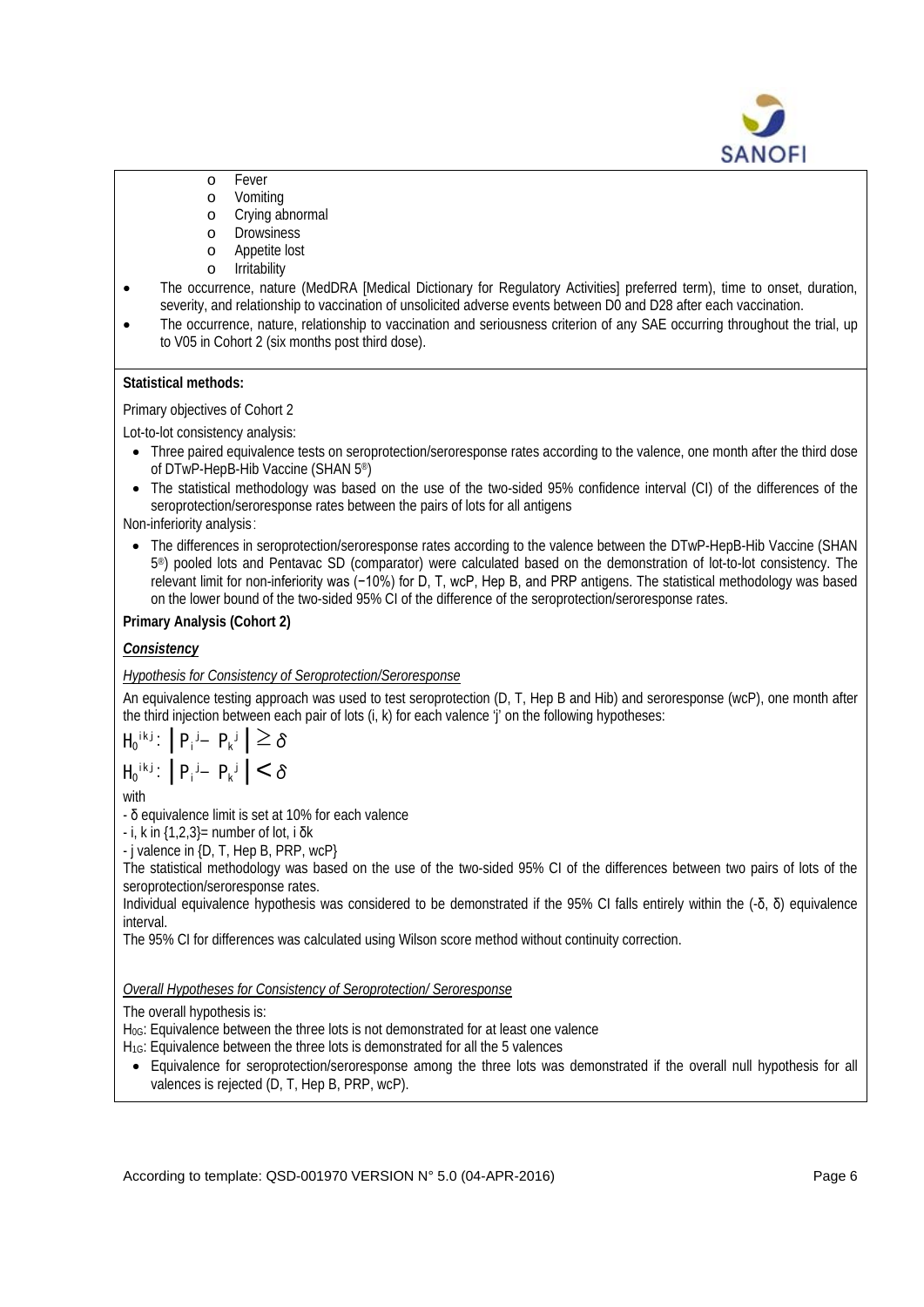

### *Overall Conclusion for Consistency*

Consistency between lots was to be concluded if consistency of immunogenicity is demonstrated based on the seroprotection/seroresponse rates for all the valences.

### *Non-Inferiority Testing*

If equivalence among the three lots is demonstrated for seroprotection/seroresponse, a non-inferiority testing approach will be used to test if overall response obtained by pooling the three lots is noninferior to the response obtained with Pentavac SD vaccine.

The non-inferiority objective was tested on pooled SHAN 5® lots if lot-to-lot consistency is demonstrated on seroprotection/seroresponse rates for each valence.

### Individual Hypotheses: (Hypotheses for Each Valence)

The null hypothesis: The difference in terms of percentage of seroprotected/seroconverted subjects, between investigational vaccine (SHAN 5® pooled lot) and Pentavac SD is less than or equal to the clinically relevant limit for non-inferiority (-δ i). The individual tested hypotheses for valence i will be as follows:

 $H^i$ 0: P<sup>i</sup> $\tau$ ested - P<sup>i</sup>Reference S- $\delta$ <sup>i</sup>

 $H^i$ <sub>0</sub>: P<sup>i</sup><sub>Tested</sub> - P<sup>i</sup><sub>Reference</sub>>- δ<sup>i</sup>

 $\delta$ <sup>i</sup> non-inferiority limit is set at 10% for D, T, Hep B, PRP, and wcP.

Non-inferiority for valence i will be demonstrated if the lower limit of the two-sided 95% CI is greater than  $\delta^i$ 

## *Overall Immunogenicity Hypothesis*

The overall null hypothesis: For at least one valence i, the difference in percentages of seroprotected/seroconverted subjects, between investigational vaccine (three lots pooled of SHAN 5®) and Pentavac SD is less than or equal to the clinically relevant limit for non-inferiority  $(-\delta^i)$ .

Non-inferiority of the investigational vaccine (three pooled lots) was demonstrated if the overall null hypothesis is rejected, that is, individual null hypotheses for all valences are rejected.

HG0 : at least one Hi <sup>0</sup>*not rejected*

HG1 : all Hi <sup>0</sup> *are rejected*

The hypothesis of primary analysis (seroprotection/seroresponse consistency, or non-inferiority) was tested on the per protocol set and then on the Full Analysis Set (FAS) to confirm the results.

### **Secondary Analyses (Cohort 2)**

Descriptive statistics was produced:

Safety data at each time point was summarized by vaccine group.

Immunogenicity endpoints were presented by vaccine group. The following parameters were used:

Geometric mean of Antibody titers (GM of titers).

Geometric mean of individual Antibody titers ratio V04/V01 for PT

Percentage of subjects with titers above predefined thresholds, including those of defined seroprotection and seroconversion rates.

The main safety and immunogenicity parameters were described with 95% CI.

### **Cohort 1**

Similar as Cohort 2 analyses was done, using descriptive methods.

According to template: QSD-001970 VERSION N° 5.0 (04-APR-2016) Page 7